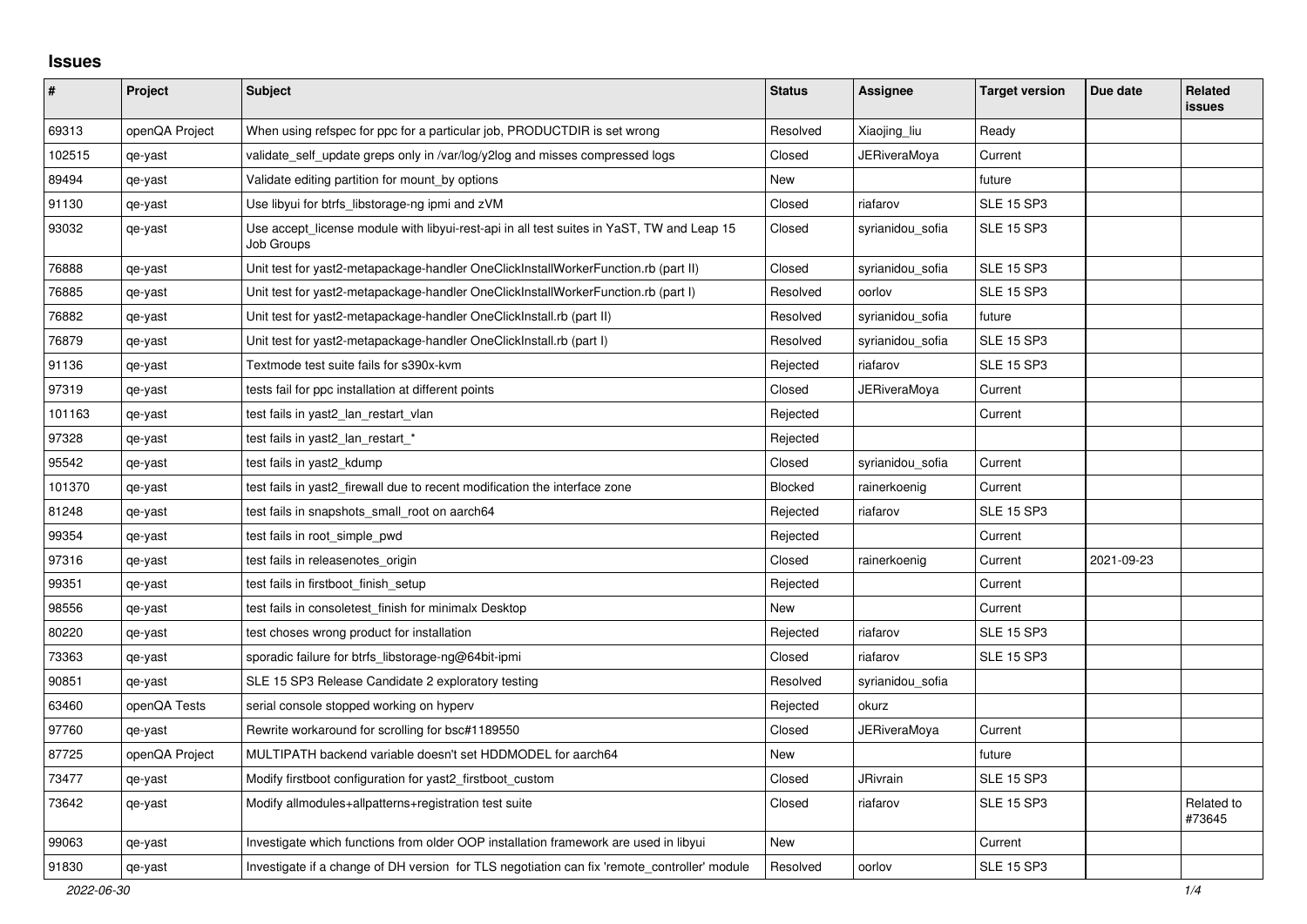| $\sharp$ | Project        | Subject                                                                            | <b>Status</b> | <b>Assignee</b>     | <b>Target version</b> | Due date | <b>Related</b><br><b>issues</b>               |
|----------|----------------|------------------------------------------------------------------------------------|---------------|---------------------|-----------------------|----------|-----------------------------------------------|
| 102638   | qe-yast        | Investigate black screen between lockscreen                                        | Closed        | dzedro              | Current               |          |                                               |
| 93029    | qe-yast        | Implement test module for Product selection using LibyuiClient in YaST Job Group   | Closed        | <b>JERiveraMoya</b> | <b>SLE 15 SP3</b>     |          |                                               |
| 80474    | qe-yast        | Implement check for emergency shell in case bootloader is stuck                    | <b>New</b>    |                     | future                |          |                                               |
| 95392    | qe-yast        | Expand functionality of prepare_profile module                                     | Closed        | <b>JERiveraMoya</b> | Current               |          |                                               |
| 73471    | qe-yast        | Enable yast2_firstboot in textmode                                                 | Closed        | <b>JRivrain</b>     | <b>SLE 15 SP3</b>     |          |                                               |
| 97229    | qe-yast        | Create workaround for s390x polkit unexpected popup                                | Rejected      |                     | Current               |          |                                               |
| 92242    | qe-yast        | Create the conditions for libyui tests on textmode running system                  | Rejected      |                     |                       |          |                                               |
| 92245    | qe-yast        | Create textmode qcow with libyui pre-installed                                     | New           |                     | Current               |          |                                               |
| 102074   | qe-yast        | Create test scenario for displaying a custom proposal set during ay installation   | <b>New</b>    |                     | Current               |          |                                               |
| 93411    | qe-yast        | Create test cases for Language, Keyboard and Product Selection                     | Closed        | syrianidou sofia    | <b>SLE 15 SP3</b>     |          |                                               |
| 93641    | qe-yast        | Create schedules for opensuse test suites                                          | Closed        | JRivrain            | <b>SLE 15 SP3</b>     |          | Related to<br>#94069,<br>Related to<br>#92479 |
| 87646    | qe-yast        | Create autoyast test using btrfs quota limit                                       | Closed        | oorlov              | <b>SLE 15 SP3</b>     |          |                                               |
| 97325    | qe-yast        | Collect logs in autoyast_reinstall when failing detecting disk after installation  | Closed        | geor                | Current               |          |                                               |
| 95551    | qe-yast        | autologin yast test fails in first boot                                            | Closed        | syrianidou sofia    | Current               |          |                                               |
| 62243    | openQA Project | After latest updates, openQA has problematic behavior on Dell Precision 5810       | Resolved      | okurz               | Done                  |          | Related to<br>#62015,<br>Copied to<br>#62567  |
| 80206    | qe-yast        | Adjust msdos scenario for the UI changes in the Expert Partitioner                 | Closed        | <b>JRivrain</b>     | <b>SLE 15 SP3</b>     |          |                                               |
| 80204    | qe-yast        | Adjust lvm+resize_root scenario for the UI changes in the Expert Partitioner       | Closed        | riafarov            | <b>SLE 15 SP3</b>     |          |                                               |
| 80216    | qe-yast        | Adjust home_encrypted scenario for the UI changes in the Expert Partitioner        | Resolved      | syrianidou sofia    | <b>SLE 15 SP3</b>     |          |                                               |
| 80212    | qe-yast        | Adjust cryptivm scenario for the UI changes in the Expert Partitioner              | Rejected      | riafarov            | <b>SLE 15 SP3</b>     |          |                                               |
| 90350    | qe-yast        | Add yast2_system_settings for ncurses                                              | New           |                     | future                |          |                                               |
| 73474    | qe-yast        | Add more modules to yast2_firstboot                                                | Closed        | <b>JRivrain</b>     | <b>SLE 15 SP3</b>     |          |                                               |
| 80272    | qe-yast        | Adapt yast2_expert_partitioner (before: yast2_storage_ng) in ppc64le to use libyui | Closed        | <b>JERiveraMoya</b> | <b>SLE 15 SP3</b>     |          | Blocked by<br>#80840                          |
| 97766    | qe-yast        | Adapt the order of activation for ZFCP with client for libyui-rest-api             | Closed        | geor                | Current               |          | Related to<br>#98811                          |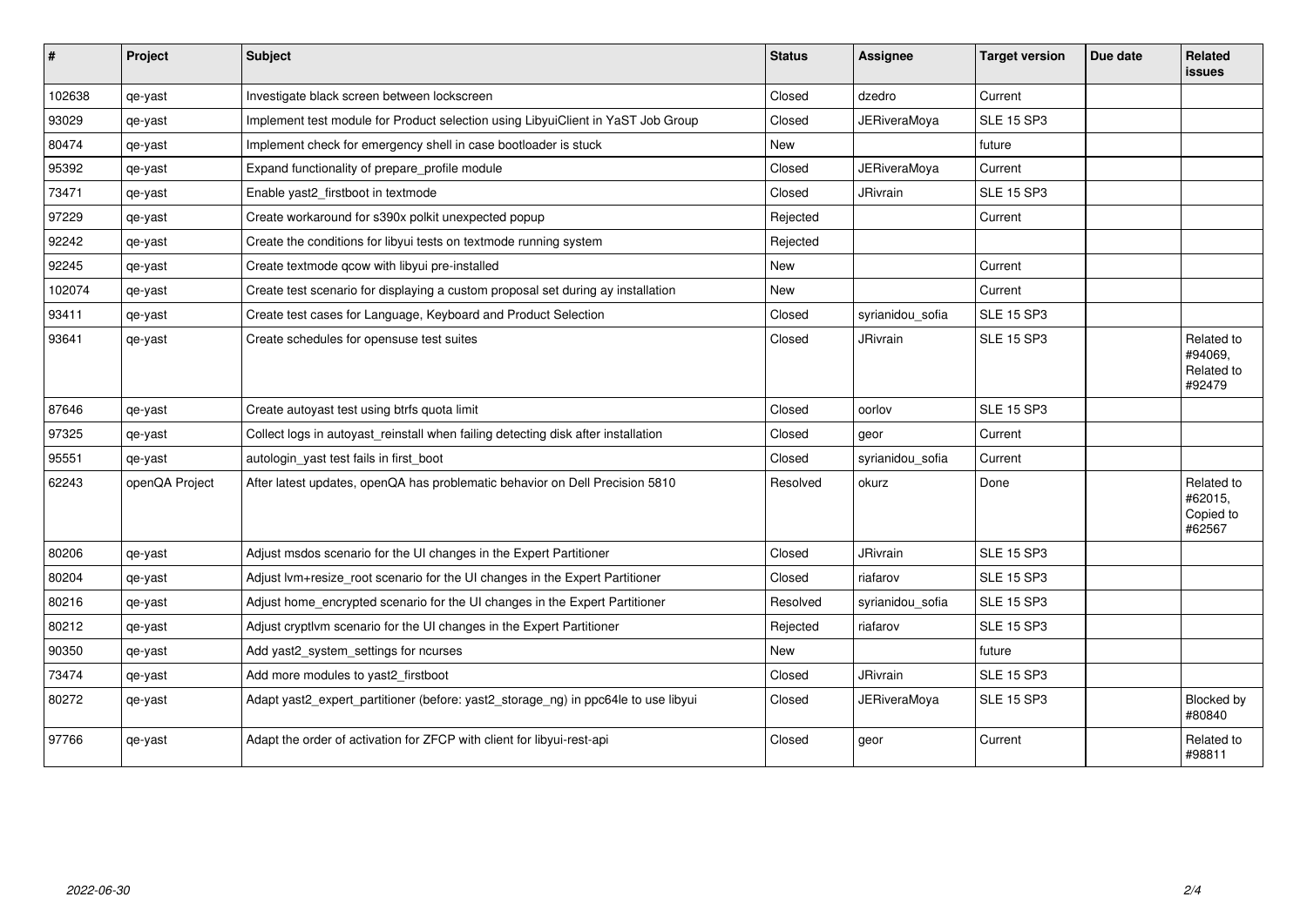| $\sharp$ | Project                  | <b>Subject</b>                                                                      | <b>Status</b> | Assignee            | <b>Target version</b> | Due date   | Related<br>issues                                                                                  |
|----------|--------------------------|-------------------------------------------------------------------------------------|---------------|---------------------|-----------------------|------------|----------------------------------------------------------------------------------------------------|
| 69754    | openQA Tests             | [y][u] tests fail in bootloader_start for ppc64le - PowerVM workers not available   | Resolved      | szarate             | <b>SLE 15 SP3</b>     |            | Related to<br>#69406,<br>Related to<br>#68980,<br>Related to<br>#68977, Has<br>duplicate<br>#70474 |
| 69634    | qe-yast                  | [y][timeboxed:24h] Add unit test for yast-metapackage-handler                       | Resolved      | syrianidou_sofia    | future                |            |                                                                                                    |
| 73306    | qe-yast                  | [y][timeboxed:20h] test fails in await_install                                      | Blocked       | <b>JERiveraMoya</b> | Current               |            |                                                                                                    |
| 71653    | openQA Tests             | [y][timeboxed:20h] Investigate sporadic failure in prepare test data                | Resolved      | syrianidou_sofia    | <b>SLE 15 SP3</b>     | 2020-10-06 |                                                                                                    |
| 71122    | qe-yast                  | [y][timeboxed:12h] Organize and open tickets for yast-matepackage-handler unit test | Resolved      | syrianidou_sofia    | <b>SLE 15 SP3</b>     |            |                                                                                                    |
| 69655    | qe-yast                  | [y][timeboxed:12h] Modify check in autoyast installation test                       | Resolved      | ybonatakis          | <b>SLE 15 SP3</b>     | 2020-10-06 |                                                                                                    |
| 67903    | openQA Tests             | [y][functional] Set partial sync for Debug and Source repositories                  | Resolved      | <b>JERiveraMoya</b> | <b>SLE 15 SP3</b>     | 2020-07-14 |                                                                                                    |
| 69658    | openQA Tests             | [y] test fails in yast2_control_center                                              | Resolved      | riafarov            | <b>SLE 15 SP3</b>     |            |                                                                                                    |
| 71638    | openQA Tests             | [y] test fails in validate_fs_table                                                 | Rejected      |                     |                       |            |                                                                                                    |
| 71641    | openQA Tests             | [y] test fails in sshd for ppc64le-hmc-4disk                                        | Resolved      | riafarov            | <b>SLE 15 SP3</b>     | 2020-10-06 |                                                                                                    |
| 73093    | qe-yast                  | [y] test fails in installation                                                      | Rejected      |                     |                       |            |                                                                                                    |
| 69751    | openQA Tests             | [y] Module validate_encrypt fails on s390x-kvm-sle12                                | Resolved      | riafarov            | <b>SLE 15 SP3</b>     | 2020-09-08 | Has<br>duplicate<br>#69991                                                                         |
| 67669    | qe-yast                  | [y] Enable yast2_lan_restart_bond module for s390x                                  | New           |                     | future                |            |                                                                                                    |
| 71116    | qe-yast                  | [y] Add OpenQA test for OneClickInstall                                             | Closed        | <b>JERiveraMoya</b> | <b>SLE 15 SP3</b>     |            |                                                                                                    |
| 72184    | openQA Tests             | [virtualization][y] Select_console fails sporadically for svirt-xen-hvm             | New           |                     | future                |            |                                                                                                    |
| 67822    | openQA Project           | [tools] When using refspec for svirt-xen-hvm, openQA-SUT-2 fails                    | Resolved      | okurz               |                       | 2020-06-23 |                                                                                                    |
| 67537    | openQA Project           | [tools] Not possible to change hostname on Xen tests.                               | Resolved      | okurz               |                       | 2020-06-20 |                                                                                                    |
| 91350    | qe-yast                  | [timeboxed:16h][sporadic] test fails in verify_undelete_snapshots                   | Closed        | riafarov            | <b>SLE 15 SP3</b>     |            |                                                                                                    |
| 97331    | qe-yast                  | [timebox: 24h] Investigate failure in rebootmgr                                     | Closed        | JERiveraMoya        | Current               |            | Related to<br>#98832                                                                               |
| 80276    | qe-yast                  | [sporadic][timeboxed:12h] autoyast_reinstall@s390x-kvm-sle12 fails in installation  | Closed        | riafarov            | <b>SLE 15 SP3</b>     |            |                                                                                                    |
| 81310    | qe-yast                  | [sporadic][timeboxed:10h] test fails in mediacheck on svirt uefi                    | Resolved      | oorlov              | future                |            |                                                                                                    |
| 91677    | qe-yast                  | [sporadic] test fails in validate_fs_table                                          | Rejected      |                     | <b>SLE 15 SP3</b>     |            | Related to<br>#91755                                                                               |
| 75424    | qe-yast                  | [sporadic] test fails in force_scheduled_tasks                                      | Closed        | <b>JERiveraMoya</b> | <b>SLE 15 SP3</b>     |            |                                                                                                    |
| 89932    | qe-yast                  | [sporadic] stabilize partitioning_firstdisk                                         | Closed        | riafarov            | <b>SLE 15 SP3</b>     |            |                                                                                                    |
| 90692    | openQA<br>Infrastructure | [sporadic] script_output getting wrong output on aarch64                            | Rejected      |                     |                       |            |                                                                                                    |